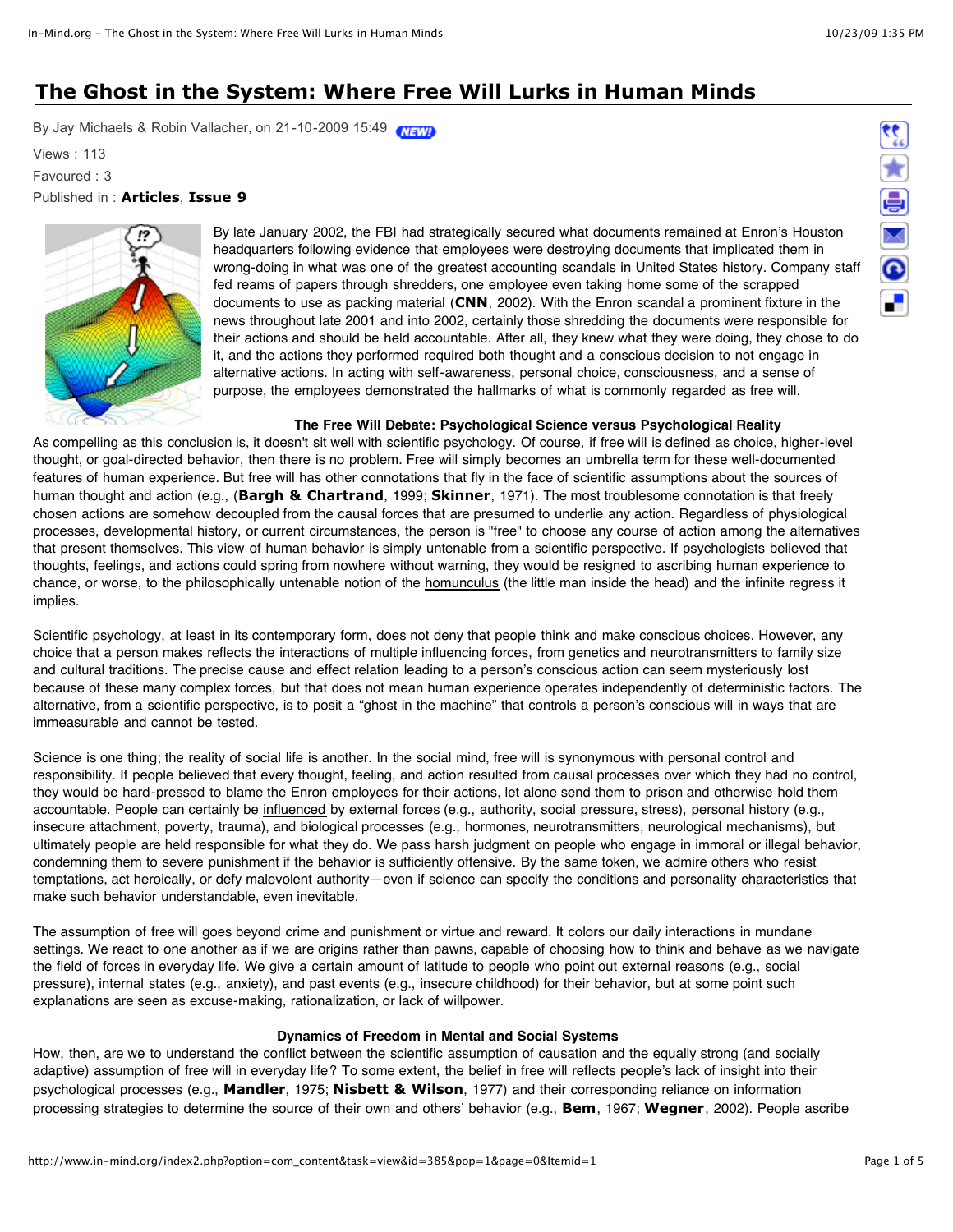personal agency to themselves and others when the genuine sources of behavior are too subtle or temporally distant to be given much credence or noticed in the first place. In the criminal justice system, for instance, factors such as extreme stress and obvious mental impairment are recognized as mitigating factors and are often taken into account when assigning personal responsibility for wrongdoing. That excludes a wide range of less obvious social factors and invisible biological processes that may be equally relevant in promoting socially undesirable patterns of thought and behavior.

But people go beyond using free will as a default explanation for behavior with subtle causes. Even when external forces are salient, an individual is held personally responsible if he or she knew what he or she was doing and made a conscious choice to act in that fashion (cf. **[Baumeister](http://www.in-mind.org/issue-9/the-ghost-in-the-system-where-free-will-lurks-in-human-minds-12.html#Bau)**, 2008; **[Harvey](http://www.in-mind.org/issue-9/the-ghost-in-the-system-where-free-will-lurks-in-human-minds-12.html#Har)**, 1976). We suggest that a more fundamental explanation of the attribution of free will can be derived from the perspective of *dynamical system*s theory. In recent years, this approach to understanding phenomena in the physical sciences has been adapted to identify basic operating rules that are manifest in diverse aspects of human experience, from self-concept to social change (cf. **[Vallacher & Nowak](http://www.in-mind.org/issue-9/the-ghost-in-the-system-where-free-will-lurks-in-human-minds-12.html#VaN)**, 2007).

In generic terms, a *dynamical system* is simply a set of interconnected elements that influence one another over time. In social systems, the elements correspond to individuals; in mental systems, the elements correspond to thoughts, feelings, and memories. In each case, the influence among elements promotes the *emergence of higher-order units* that provide coherence for the constituent elements. In a social system, the mutual influence among interacting individuals promotes the *emergence* of higher-order norms and beliefs, which then coordinate and constrain the activities of the individuals comprising the group or society. In a mental system, the specific cognitive elements that succeed each other in the stream of consciousness influence each other to achieve a common higherorder meaning. These higher-order meanings emerge from the *self-organization* of the different cognitive elements, creating attitudes, social judgments, and values from a collection of individual thoughts, experiences, and behaviors. Once a higher-order state has emerged via *self-organization*, it tends to resist change. Dynamically, the state functions as an "*attractor*," in that the elements are, over time, "attracted to" the coherent meaning provided by the higher-order state.

In a system governed by *attractor* dynamics, active processes are engaged in service of maintaining a stable and coherent higherorder state. A new and incongruent element may temporarily disrupt the state, but over time the system will return to its *attractor*, even if this means rejecting the incongruent element or changing its importance or meaning. The stabilizing tendency of *Attractors* is readily apparent in cognition, affect, and action. In a cognitive system, inconsistent information that challenges a coherent attitude or value is reinterpreted to reduce the inconsistency or, failing that, is discounted as unimportant or suppressed in subsequent thought. In an affective system, a person's overall mood is typically stable over long periods of time. Momentary events, even life-altering ones such as winning the lottery or losing a loved one, will perturb a person's mood only for awhile. Over time, the person's mood will return to its previously organized (*attractor*) state (e.g., **[Gilbert, Wilson, Pinel, Blumberg, & Wheatley](http://www.in-mind.org/issue-9/the-ghost-in-the-system-where-free-will-lurks-in-human-minds-12.html#Gil)**, 1998).

Action systems, too, can be understood in terms of *attractor* dynamics. People act in accordance with goals, values, and personality traits that promote consistency across time and circumstance. These constructs, however, are not confined to rigid unchanging behavior. Rather, a goal or a trait is a relatively high-level identity for behavior that can be instantiated through a variety of lower-level acts (cf. **[Shoda, LeeTiernan, & Mischel](http://www.in-mind.org/issue-9/the-ghost-in-the-system-where-free-will-lurks-in-human-minds-12.html#Sho)**, 2002; **[Vallacher & Wegner](http://www.in-mind.org/issue-9/the-ghost-in-the-system-where-free-will-lurks-in-human-minds-12.html#VaW)**, 1987). In dynamical terms, the goal or trait functions as an *attractor* that stabilizes behavior at a superordinate level while promoting a flow of behavior on a moment-to-moment basis at a subordinate level. A dynamical system may have more than one *attractor*, each providing a unique organization of the system's elements. In such a "multi-stable" system, the system's behavior may display a sudden and qualitative (nonlinear) change in response to a seemingly trivial factor. In a mental system, for example, a person's attitude regarding a personally important topic (e.g., relationship partner) may resist the influence of contradictory information (e.g., rumors of infidelity) until a threshold or "tipping point" is reached, at which point the system displays a dramatic change from one coherent state (e.g., liking, trust) to another (e.g., dislike, suspicion).

#### **Dynamics and the Reality of Personal Freedom**

If thoughts, feelings, and behaviors are constrained by *attractor*s, why do people insist that they have free will? Why, in other words, do people believe they are free when their decisions and actions are essentially lower-level means of maintaining and expressing a higher-order coherent state? The general answer is that an *attractor* is rarely the object of attention but rather provides the boundary conditions within which people experience specific thoughts, feelings, and behavior that succeed each other in time. An *attractor* for thinking, for example, is not characterized by a single and static thought, but rather by a range of thoughts that converge on a common meaning or theme. Indeed, the higher-order state itself might not be expressed at all, operating instead as an implicit guide to mental process, its presence apparent only in the person's pattern of thought, feeling, and action. On a moment-to-moment basis, where people spend most of their time mentally, the mind is dynamic, generating thoughts and emotions that seemingly arise out of nowhere in an almost whimsical fashion. The person thus feels in charge of his or her conscious thoughts, even though the succession of thoughts is directed by the underlying *self-organization* of mind and its *attractors*.

Because the specific mechanisms in service of the *attractor* operate outside of awareness, the person feels as if some global property of mind—his or her insight, perhaps, or conscious will—is the source of moment-to-moment thoughts and feelings. Of course, the person can introspect on the nature of his or her thought process, but doing so transforms the stream of thought, with the person's focus shifting to the mechanisms of thought rather than their products. Such introspection, moreover, requires another set of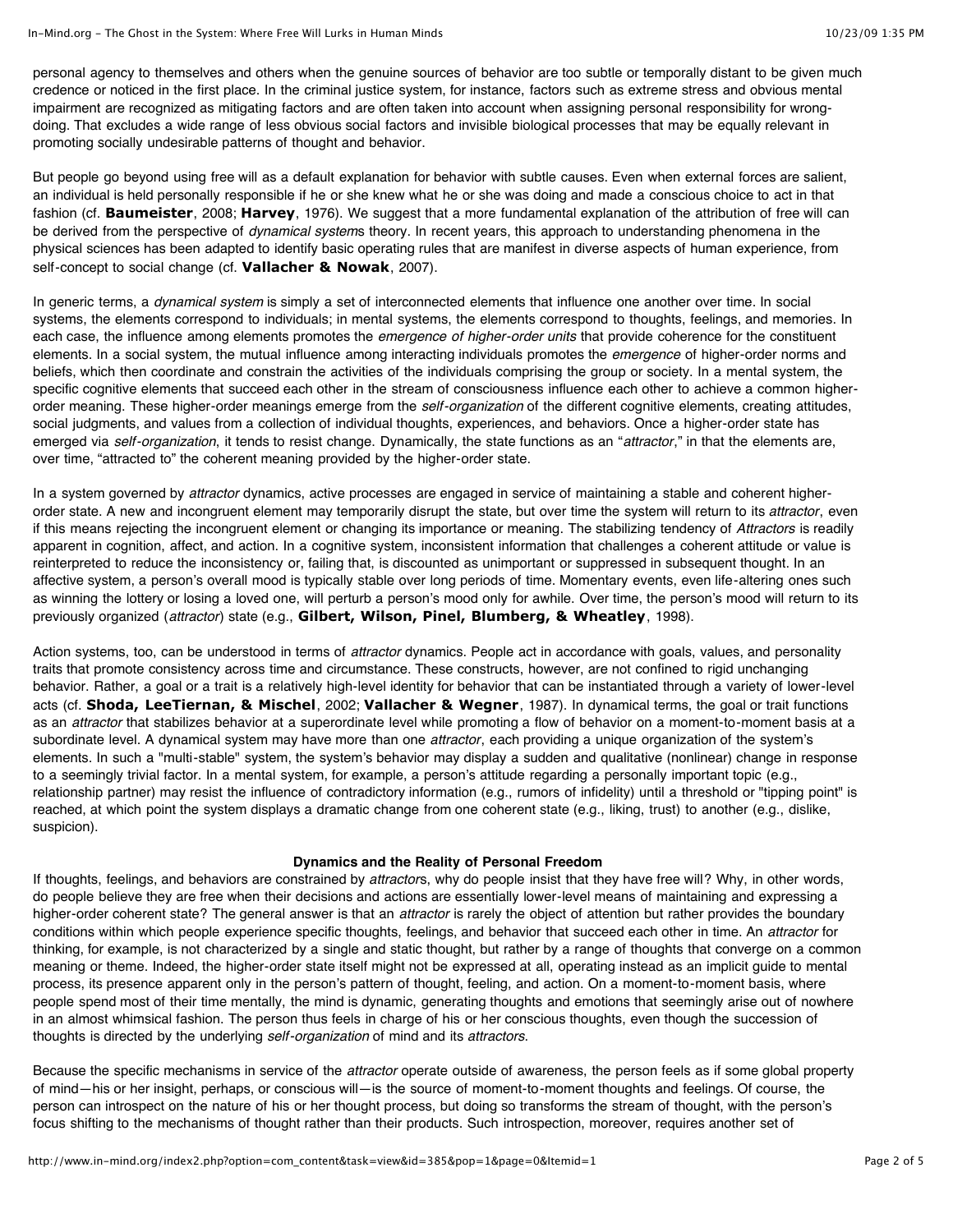mechanisms which are implicit in their operation. The person can then reflect on those mechanisms, but this again transforms the stream of thought and involves yet other tacit mechanisms, and so on, in an infinite regress that is as productive as chasing one's own shadow. In short, the processes responsible for constraining the flow of thought in service of an *attractor* are tacit in their operation people look through these processes, not at them. Because *attractor* dynamics are invisible during their expression, people feel as though they are directing the show and can willfully change course at any time.

Thought and behavior are not always in service of *attractor* dynamics, however. In an unfamiliar situation or when considering novel action alternatives, for example, the person may lack a coherent higher-order state that constrains the flow of consciousness (cf. **[Vallacher & Wegner](http://www.in-mind.org/issue-9/the-ghost-in-the-system-where-free-will-lurks-in-human-minds-12.html#VaW)**, 1987). In the absence of an *attractor*, the person's trajectory of thought and behavior follows one of two scenarios. On one hand, it may be under the control of the social or physical context surrounding the actor. This scenario reflects the "power of the situation" mantra that permeates certain quarters of social psychology. Sometimes, however, the context provides weak or conflicting guides for mind and action. In this case, the person's thoughts and behaviors are unconstrained, capable of taking off in very different directions depending on slight variations in initial conditions (e.g., a trivial feature of the situation, a random thought, or a spontaneous lower-level action).

This latter scenario comes very close to capturing the true essence of free will. (Interestingly, a system that is not constrained by an attractor is said to have many "degrees of freedom.") But this is not the type of free will that people find desirable (cf. **[Dennett](http://www.in-mind.org/issue-9/the-ghost-in-the-system-where-free-will-lurks-in-human-minds-12.html#Den)**, 1985). To navigate the demands and choices of social life, people need a frame of reference that provides a coherent and stable platform for decision-making and action. Having a surplus of choices can undermine a person's sense of control, promoting a corresponding decrement in his or her feeling of free will. **[Harvey and Jellison](http://www.in-mind.org/issue-9/the-ghost-in-the-system-where-free-will-lurks-in-human-minds-12.html#HaJ)** (1974), for example, found that people had a greater sense of personal freedom and control when they could choose from six as opposed to twelve alternatives. Too much freedom of choice—or conversely, too little constraint—can be aversive, reducing a person's freedom to a sense of uncertainty and indecision. Faced with this prospect, people look for and embrace cues to higher-order meaning that provide a coherent framework for thought and actioneven if this means adopting the perspective of influence agents and authority figures (**[Vallacher & Wegner](http://www.in-mind.org/issue-9/the-ghost-in-the-system-where-free-will-lurks-in-human-minds-12.html#VaW)**, 1987). In effect, the lack of constraints on moment-to-moment dynamics promotes what existentialist philosophers call an "escape from freedom" (e.g., **[Fromm](http://www.in-mind.org/issue-9/the-ghost-in-the-system-where-free-will-lurks-in-human-minds-12.html#Fro)**, 1941).

#### **Constraint and Freedom in the Free Will Debate**

There is a certain irony to the dynamical perspective on free will. The dynamics of personal experience—people's moment-to-moment thoughts, emotions, and behaviors—are constrained by *attractors*, yet these constraints are also responsible for people's sense of personal freedom. *Attractors* provide a coherent and stable framework for disambiguating reality and deciding how one should act. In so doing, *Attractors* set the stage for a host of (deterministic) mechanisms that generate a rich and dynamic trajectory of mental experience. To the extent that an individual lives "in the moment," however, the *attractor* may be invisible, enabling him or her to feel in direct charge of decisions, thoughts, and actions despite the tacit constraints that direct the flow of behavior and the non-conscious mechanisms that service these constraints. Observers, too, are typically mindful of what a person does on a moment-to-moment basis, ascribing freedom (and responsibility) to him or her for what transpires. In effect, "behavior engulfs the field" (**[Heider](http://www.in-mind.org/issue-9/the-ghost-in-the-system-where-free-will-lurks-in-human-minds-12.html#Hei)**, 1944), with inferences about a person's character based on observers' sense that the person could have done otherwise at each point in time. Without this sense of free will, prosecution of transgressors—like those involved in the Enron scandal—would make little logical sense as there would be no clear way to distinguish deliberate from unintentional wrong doing.

In sum, the tendency for moment-to-moment thoughts, emotions, and behaviors to coalesce into stable patterns that constrain mind and action co-exists with people's sense of personal freedom. Free will is thus ultimately in the "I" of the beholder—whether people see freedom as real or as simply an illusion is up to them. We can be fairly certain, though, that the primary players in the free will debate will maintain and vigorously defend their stance on the free will issue, while demonstrating all manner of original and "free" thought.

### **Glossary**

An **attractor** represents a small set of states that a *dynamical system* displays over time. In psychological systems, an *attractor* represents a restricted range of mental states and actions that is commonly experienced by a person. The states defining the *attractor* are mutually congruent in their subjective meaning (e.g., evaluation) and implications for action. Metaphorically, an *attractor* "attracts" the system's behavior, so that even very different starting states (thoughts, feelings, actions) tend to evolve toward the set of states defining the *attractor*. An external force can promote a temporary change in the state of a system, but over time the system will return to its *attractor*. The *attractor* concept provides a dynamic basis for familiar psychological constructs such as schemata, goals, attitudes, and personality traits. A schema constrains the dynamics of perception and thinking, causing the stream of thought concerning an object or event to converge on a specific set of values (e.g., interpretations, judgments, beliefs). A goal steers actions toward the attainment of a particular state, while resisting the temptations of other action possibilities. An attitude describes the thoughts, feelings, and actions that are most often experienced when one is in contact with the attitude object and to which a set of psychological mechanisms promote convergence after receiving contradictory information. A personality trait represents a person's tendency to behave in a consistent manner despite interpersonal and situational forces that mitigate such behavior or promote other types of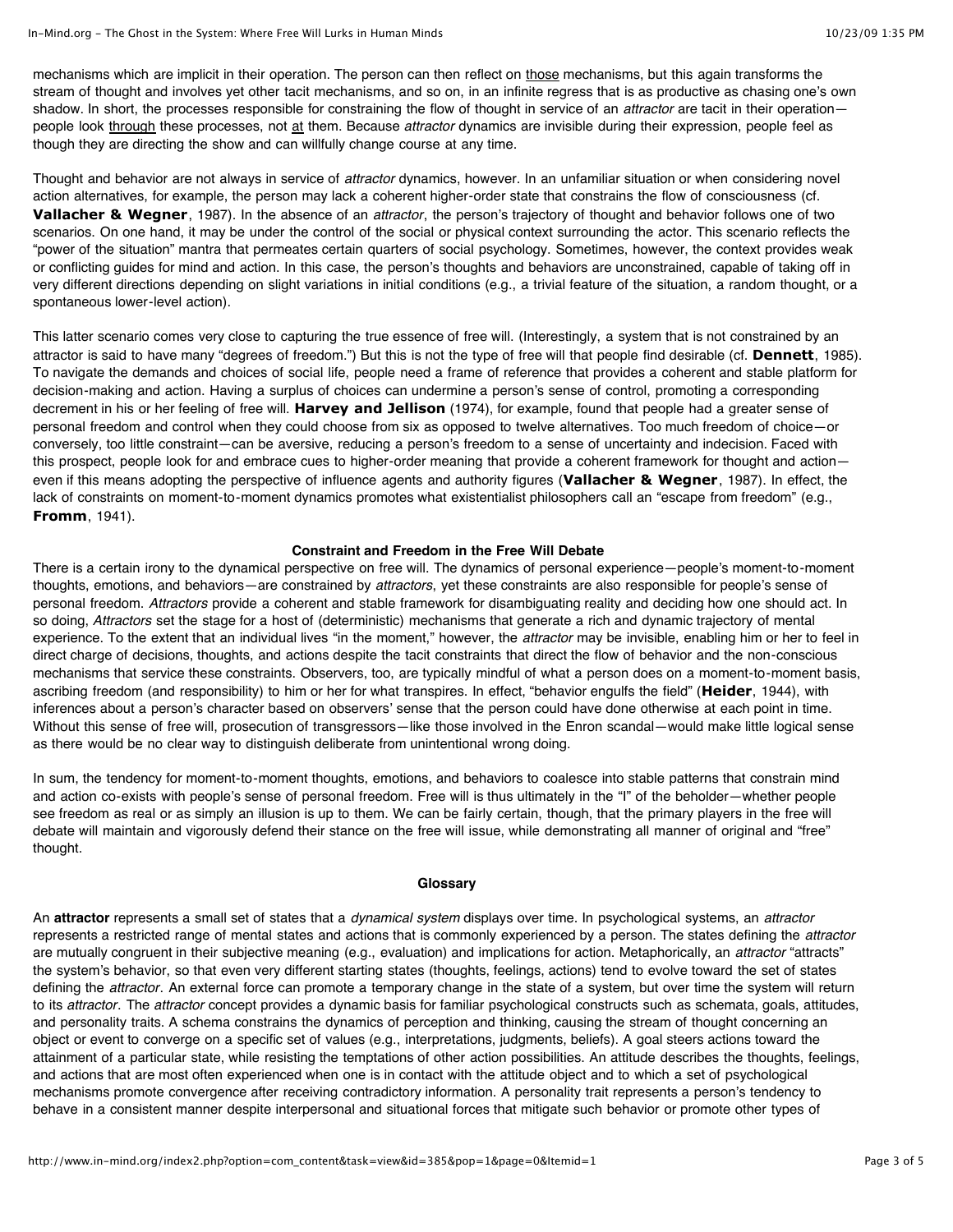#### behavior.

A **dynamical system** is a set of inter-connected elements that change due to their mutual influences. In a mental system, the elements represent thoughts and feelings; in a social system, the elements represent individuals; in an international system, the elements represent nations. A *dynamical system* is characterized by bi-directional causality: the elements both influence and receive influence from the elements to which they are connected. Due to the mutual influence among elements, the system as a whole (e.g., a mind or a society) evolves over time in the absence of external forces (e.g., new information or an outside threat) and thus displays intrinsic (internally-generated) dynamics.

**Emergence** refers to the development of a higher-level property in a *dynamical system* due to the mutual influence among the system's inter-connected elements. In a mental system, the mutual influence among cognitive elements in the stream of thought can promote the *emergence* of a global attitude or belief. In a social system, the mutual influence among individuals can promote the *emergence* of a group norm or ideology. The higher-order properties that result from the interaction of lower-level elements provide coherence and coordination for the lower-level elements. Because of *emergence*, very simple systems can generate novel properties and behavior that cannot be reduced to the characteristics of the lower-level elements.

In a dynamical system consisting of inter-connected elements, the state of each element adjusts to the current state of other elements to which it is connected. Because of this mutual influence, higher-order units develop that represent the organization of the basic elements. No higher-order agent is required for such order to emerge. Hence, the process is referred to as **self-organization**.

#### **References**

Bargh, J. A. & Chartrand, T. L. (1999). **[The unbearable automaticity of being.](http://www.psychology.pl/download/emotions_and_motivation2/TheUnbearableAutomaticBeing.pdf)** *American Psychologist, 54*, 462-479.

Baumeister, R. F. (2008). **[Free will in scientific psychology.](http://www.lawandneuroscienceproject.org/filerepo/data/%5B0802201245%5Dbaumeister_FreeWill08.pdf)** *Perspectives on Psychological Science, 3*, 14-19.

Bem, D. J. (1967). **[Self-perception: An alternative interpretation of cognitive dissonance phenomena.](http://dbem.ws/SP%20Theory%20Cognitive%20Dissonance.pdf)** *Psychological Review, 74*, 183-200.

CNN (2002). *[Enron Behaving Badly: Document Shredding and Bully Tactics.](http://transcripts.cnn.com/TRANSCRIPTS/0201/23/ltm.08.html)* Retrieved April 30, 2009, from http://transcripts.cnn.com/TRANSCRIPTS/0201/23/ltm.08.html

Dennett, D. C. (1985). *[Elbow room: The varieties of free will worth wanting.](http://www.amazon.com/Elbow-Room-Varieties-Worth-Wanting/dp/0262040778/ref=sr_1_1?ie=UTF8&qid=1249905342&sr=8-1)* Cambridge, MA: The MIT Press.

Fromm, E. (1941). *[Escape from freedom.](http://www.amazon.com/Escape-Freedom-Erich-Fromm/dp/0805031499/ref=sr_1_1?ie=UTF8&qid=1249905656&sr=8-1)* New York: Farrar & Rinehart.

[Gilbert, D. T., Wilson, T. D., Pinel, E. C., Blumberg, S. J., & Wheatley, T. P. \(1998\).](http://www.wjh.harvard.edu/~dtg/Gilbert%20et%20al%20%28IMMUNE%29t.pdf) **Immune neglect: A source of durability bias in affective forecasting.** *Journal of Personality and Social Psychology, 75*, 617-638.

Harvey, J. H. (1976). **[Attribution of freedom.](http://books.google.co.uk/books?hl=en&lr=&id=q1lCPdi8528C&oi=fnd&pg=PA73&dq=Attribution+of+freedom&ots=8DYEVIe7qP&sig=9ueU2oNXAmByPI2f-Hfi_eUOaf4#v=onepage&q=&f=false)** In J. H. Harvey, W. J. Ickes, & R. F. Kidd (Eds.), *New directions in attribution research: Vol 1*. (pp. 73-96). Hillsdale, NJ: Lawrence Erlbaum Associates.

Harvey, J. H. & Jellison, J. M. (1974). **[Determinants of perceived choice, number of options, and perceived time in](http://scholar.google.co.uk/scholar?hl=en&q=author:%22Harvey%22+intitle:%22Determinants+of+perceived+choice,+number+of+options,+and+...%22+&um=1&ie=UTF-8&oi=scholarr) making a selection.** *Memory and Cognition, 2*, 539-544.

Heider, F. (1944). **[Social perception and phenomenal causality.](http://ft.csa.com/ids70/resolver.php?sessid=jh10cgt3d1eu54fgdf52d1os75&server=csaweb105v.csa.com&check=0524d0de933c0461a3dadf7021d171d5&db=psycarticles-set-c&key=REV%2F51%2Frev_51_6_358&mode=pdf)** *Psychological Review, 51*, 358-374.

Mandler, G. (1975). *[Mind and emotion](http://www.amazon.com/Mind-Emotion-George-Mandler/dp/0471566918/ref=sr_1_2?ie=UTF8&qid=1249903847&sr=8-2)*. New York: Wiley.

Nisbett, R. E. & Wilson, T. D. (1977). **[Telling more than we can know: Verbal reports on mental processes.](http://depts.washington.edu/methods/readings/Nisbett_1977.pdf)** *Psychological Review, 84*, 231-259.

Shoda, Y., LeeTiernan, S., & Mischel, W. (2002). **[Personality as a dynamical system: Emergenceof stability and](http://psr.sagepub.com/cgi/content/abstract/6/4/316) distinctiveness from intra- and interpersonal interactions.** *Personality and Social Psychology Review, 6*, 316-325.

Skinner, B. F. (1971). *[Beyond freedom and dignity](http://www.amazon.com/Beyond-Freedom-Dignity-B-Skinner/dp/0872206270/ref=sr_1_1?ie=UTF8&qid=1249903659&sr=8-1)*. New York: Knopf.

Vallacher, R. R. & Nowak, A. (2007). **[Dynamical social psychology: Finding order in the flow of human experience.](http://www.amazon.com/Social-Psychology-Second-Handbook-Principles/dp/1572309180/ref=sr_1_1?ie=UTF8&qid=1249904785&sr=8-1)** In A. W. Kruglanski & E. T. Higgins (Eds.), *Social psychology: Handbook of basic principles* (2nd ed., pp. 734-758). New York: Guilford Publications.